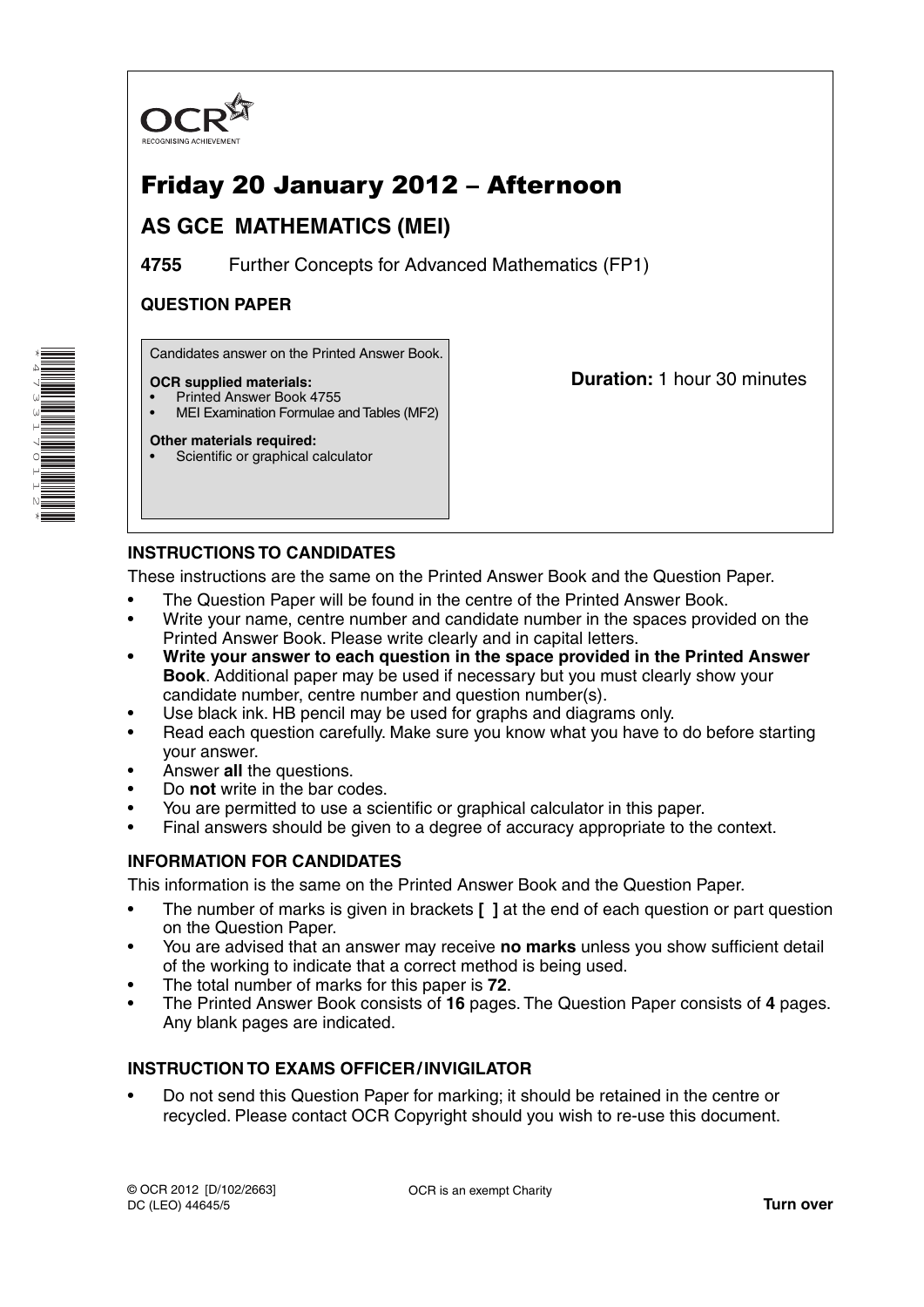#### **Section A** (36 marks)

**2**

1 You are given that 
$$
A = \begin{pmatrix} 2 & -1 & 1 \\ 0 & p & -4 \end{pmatrix}
$$
 and  $B = \begin{pmatrix} 0 & q \\ 2 & -2 \\ 1 & -3 \end{pmatrix}$ .  
\n(i) Find AB. [3]

 **(ii)** Hence prove that matrix multiplication is not commutative. **[2]**

- **2** Find the values of *A*, *B*, *C* and *D* in the identity  $2x^3 3 \equiv (x + 3)(Ax^2 + Bx + C) + D$ . [5]
- **3** Given that  $z = 6$  is a root of the cubic equation  $z^3 10z^2 + 37z + p = 0$ , find the value of *p* and the other roots. **[6]**
- **4** Using the standard summation formulae, find  $\sum_{r=1}^{n} r^2(r-1)$ . Give your answer in a fully factorised form. **[6]**
- **5** The equation  $z^3 5z^2 + 3z 4 = 0$  has roots  $\alpha, \beta$  and  $\gamma$ . Find the cubic equation whose roots are  $\frac{\alpha}{2} + 1$ ,  $\frac{\beta}{2} + 1$ , *γ*  $\frac{7}{2}$  + 1, expressing your answer in a form with integer coefficients. **[6]**

6 Prove by induction that 
$$
\sum_{r=1}^{n} r3^{r-1} = \frac{1}{4} [3^{n}(2n-1) + 1].
$$
 [8]

#### **Section B** (36 marks)

- **7** A curve has equation  $y = \frac{(x+1)(2x-1)}{x^2-3}$ .
	- **(i)** Find the coordinates of the points where the curve crosses the axes. **[2]**
	- **(ii)** Write down the equations of the three asymptotes. **[3]**
	- **(iii)** Determine whether the curve approaches the horizontal asymptote from above or from below for
		- (*A*) large positive values of *x*,
		- (*B*) large negative values of *x*. **[3]**

(iv) Sketch the curve. 
$$
(x+1)(2x-1)
$$

(v) Solve the inequality 
$$
\frac{(x+1)(2x-1)}{x^2-3} < 2
$$
. [3]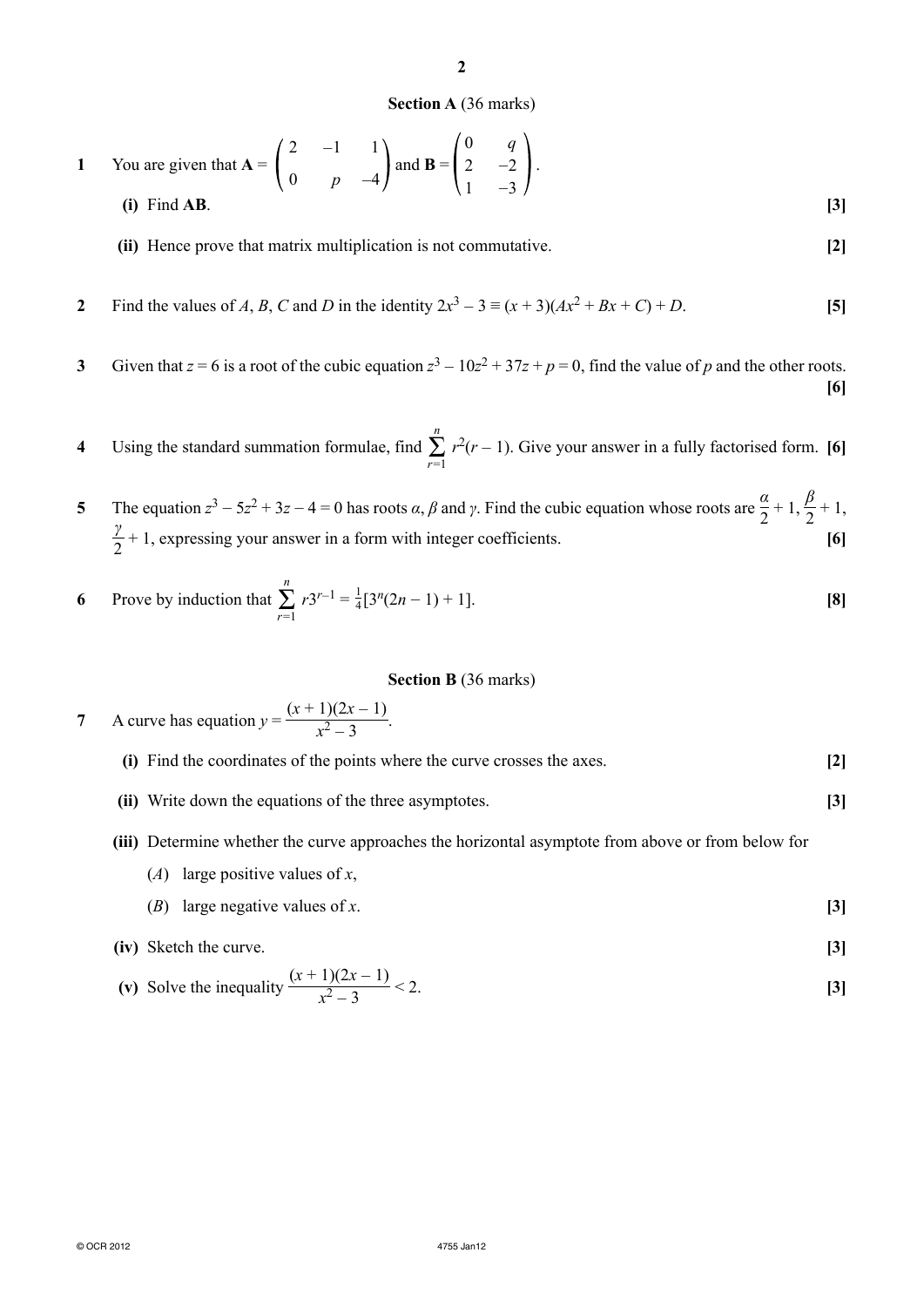- **8** (i) Sketch on an Argand diagram the locus, *C*, of points for which  $|z 4| = 3$ . [3]
	- **(ii)** By drawing appropriate lines through the origin, indicate on your Argand diagram the point A on the locus *C* where arg *z* has its maximum value. Indicate also the point B on the locus *C* where arg *z* has its minimum value. **[2]**
	- **(iii)** Given that arg  $z = \alpha$  at A and arg  $z = \beta$  at B, indicate on your Argand diagram the set of points for which  $\beta$  ≤ arg *z* ≤ *α* and  $|z - 4|$ 3. **[2]**
	- **(iv)** Calculate the value of  $\alpha$  and the value of  $\beta$ . [3]

**9** The matrix **R** is 0 1 −1  $\Big\}$ 

- **(i)** Explain in terms of transformations why  $\mathbf{R}^4 = \mathbf{I}$ . **[3]**
- **(ii)** Describe the transformation represented by **R**<sup>−</sup>1 and write down the matrix **R**<sup>−</sup>1. **[2]**
- **(iii) S** is the matrix representing rotation through 60° anticlockwise about the origin. Find **S**. **[2]**
- **(iv)** Write down the smallest positive integers *m* and *n* such that  $S^m = \mathbb{R}^n$ , explaining your answer in terms of transformations. **[2]**
- **(v)** Find **RS** and explain in terms of transformations why **RS** = **SR**. **[3]**